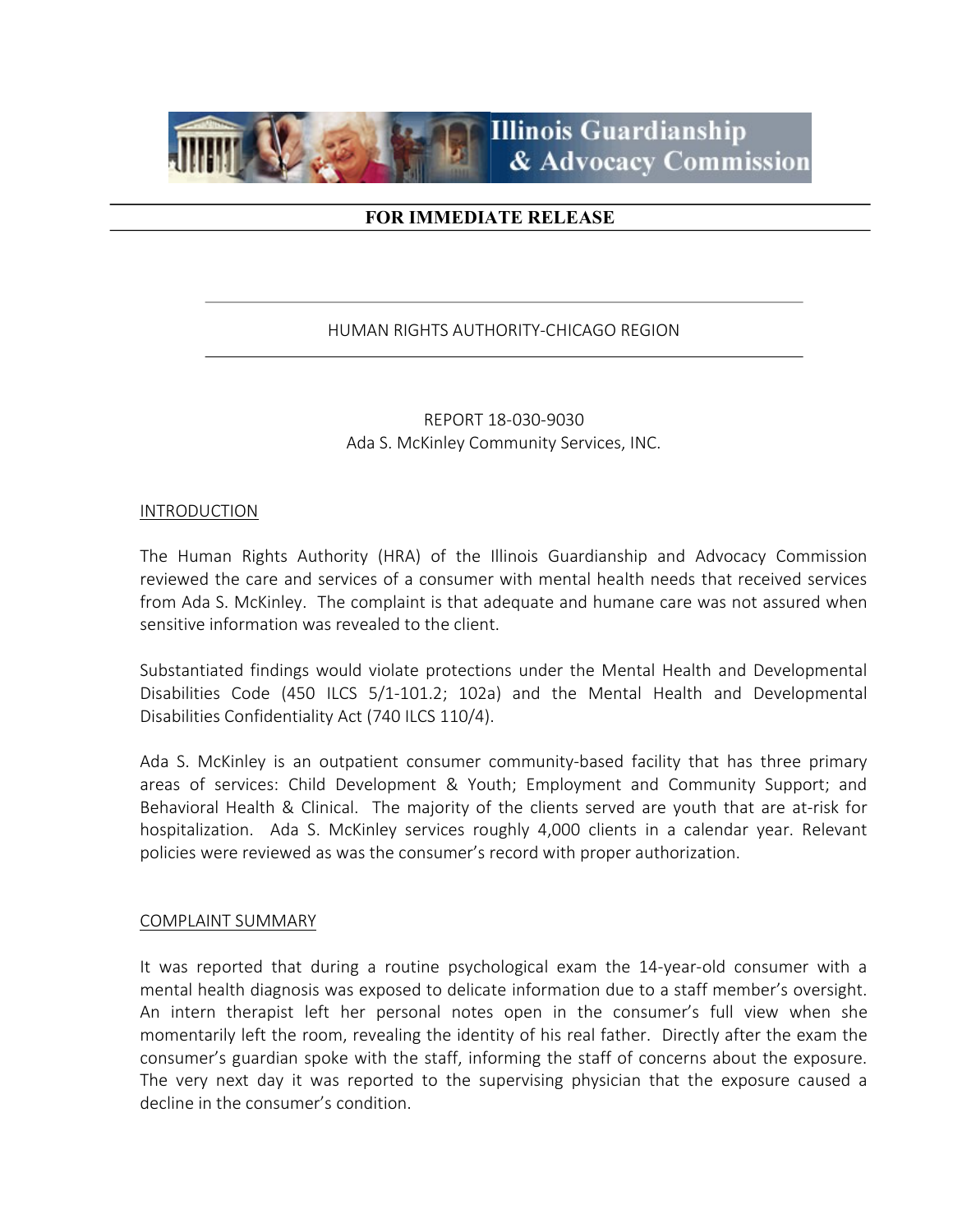### FINDINGS

### Ada S. McKinley Record Review:

The consumer visited the facility per the notes on March 26, 2018. The consumer was there for a psychological evaluation, the evaluation lasted approximately five hours. The psychological evaluation was conducted by an intern, and there are no agency notes that detail the interaction between the intern, guardian and consumer related to the incident.

On March 27, 2018 the consumer's guardian met with the Behavioral Health Services Manager to discuss concerns of what the guardian considered a confidentiality breach during the psychological evaluation. The manager and the guardian spoke at length for roughly thirty minutes. The manager offered to have another staff complete the psychological evaluation. The manager even offered more counseling options and monitoring of the consumer. The manager then informed the consumer's guardian that the issue would be addressed and followed up with the administration staff at Ada S. McKinley. The consumer's guardian, per the notes, indicated that she would like to continue with the intern and current services.

On March 27, 2018 the consumer and the assigned therapist met at the consumer's home. The purpose of the meeting was community support. The meeting lasted roughly three hours according to the record. The therapist encouraged the consumer to speak about learning the confidential information, the consumer declined. The therapist also encouraged the consumer's guardian to speak with administration at Ada S. McKinley about the breach of confidentiality.

The record reflects that the psychological exam was completed on March 28, 2018. The record also indicates that a subsequent meeting with the training director and the behavioral services manager was scheduled for April 10, 2018 at 10:00 a.m. There are no notes detailing what occurred during that meeting.

The HRA also reviewed the individual treatment plan that was included in the record. The service plan or individual treatment plan was finalized on March 2, 2018. The guardian and the consumer participated in the development of the treatment plan as evidenced by their signatures. There is no mention in the plan that information about the consumer's biological father should be withheld from him.

## Guardian's Record Review:

On May 3, 2018 the guardian provided the HRA with a copy of a letter that was sent to the Vice President of Program Operations at Ada S. McKinley. The letter concurs that the breach of confidential information occurred on March 26, 2018. The letter confirms that the guardian and the Behavioral Health Services Manager did meet on March 27, 2018. The letter reaffirms the timeline established by the review of the records at Ada S. McKinley.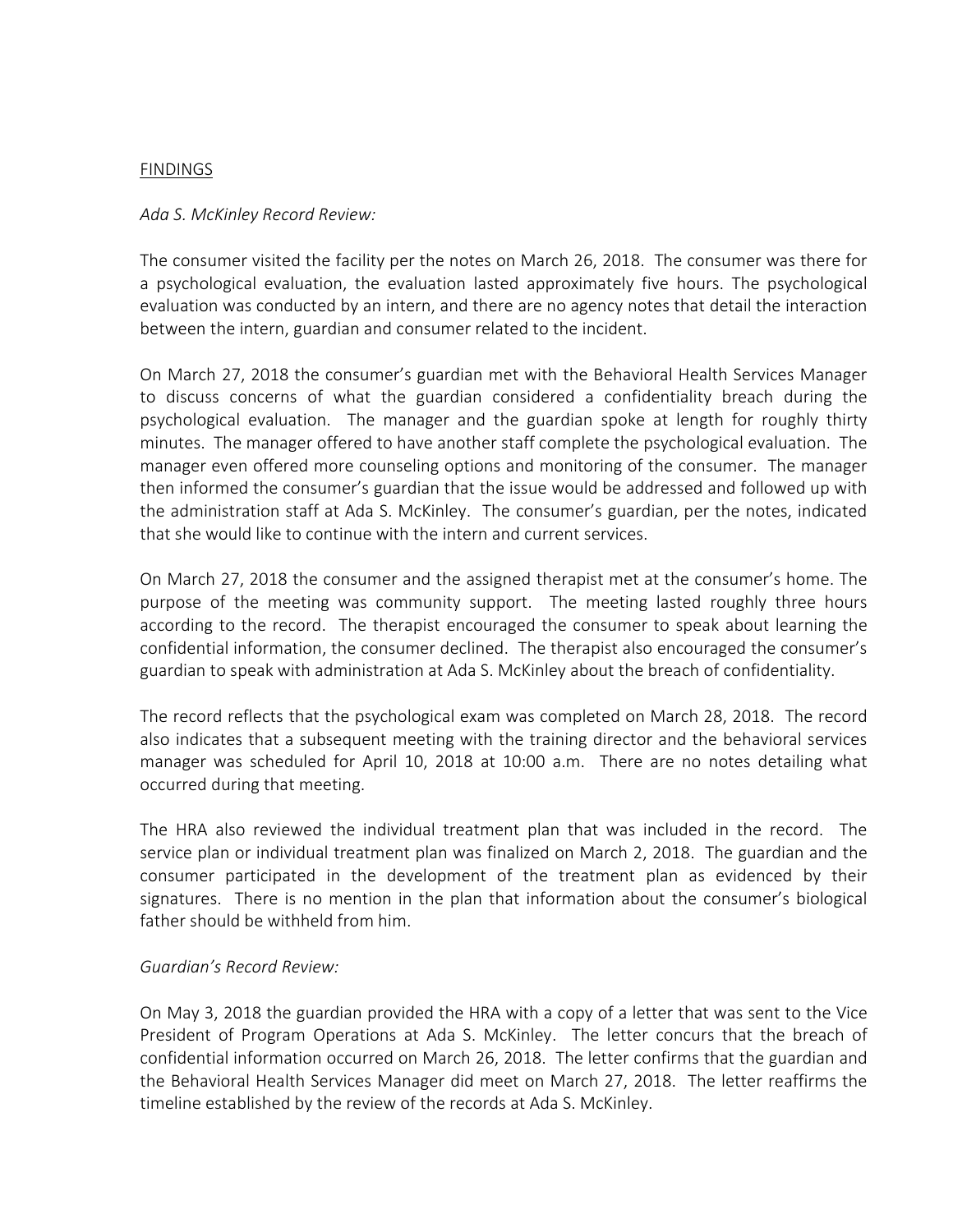#### Site Visit and Interviews:

The HRA conducted a site visit to Ada S. McKinley on July 30, 2018. The HRA interviewed the manager of the behavioral health department, the assigned therapist, the director of quality assurance and the assigned intern. During the interview the HRA asked the staff to explain the environment of the meeting during the psychological evaluation on March 26, 2018.

The intern indicated that the guardian was interviewed as well as the consumer during this session. The intern stated that the consumer maintained a "flat affect," during the entire process. The intern admitted that she did leave the room and upon returning she was notified that the consumer went through the case notes that had references to the father's identity. The intern stated she was "distraught," as this has never happened to her before. The intern and the consumer met, and the consumer confirmed that the case record had been read.

The intern stated that she offered and encouraged the guardian and the consumer to attend family therapy. The intern indicated that she completed the psychological exam the next day. The intern further stated that the consumer did not seem distressed or upset, she maintained that the consumer continued to have a "flat affect." The intern also stated that she was counseled by her manager immediately after the situation.

The behavioral health manager informed the HRA that she offered additional family therapy due to the breach in confidentiality. The manager stated that the guardian seemed satisfied with this initially. The manager indicated that the guardian decided to stop the therapy after two sessions. The manager also increased sessions with therapist, to two times a week with consumer. The manager stated that there has not been a noticeable change in condition of the consumer. The manager then forwarded the guardian's concerns to the administration.

The assigned therapist informed the HRA that the consumer's mood has not noticeably declined since he discovered the information about his father. The therapist stated that the consumer's only issues has been that his medication causes drowsiness. The therapist also confirmed that the visitations have increased from once a week to two times a week.

The HRA spoke at length with the director of quality assurance about the breach. The director indicated that the guardian was contacted and offered more therapy sessions with the therapist. The director stated they met as a team with the intern and handled the situation internally. The director also maintained that there has never been a breach of confidentially in her tenure. The director states they met with the Department of Children and Family Services on this same issue.

## Policy Review:

The HRA conducted a policy review of the Confidentiality of Information policy at Ada S. McKinley. Under the policy: "All employees, consultants and volunteers shall be responsible and